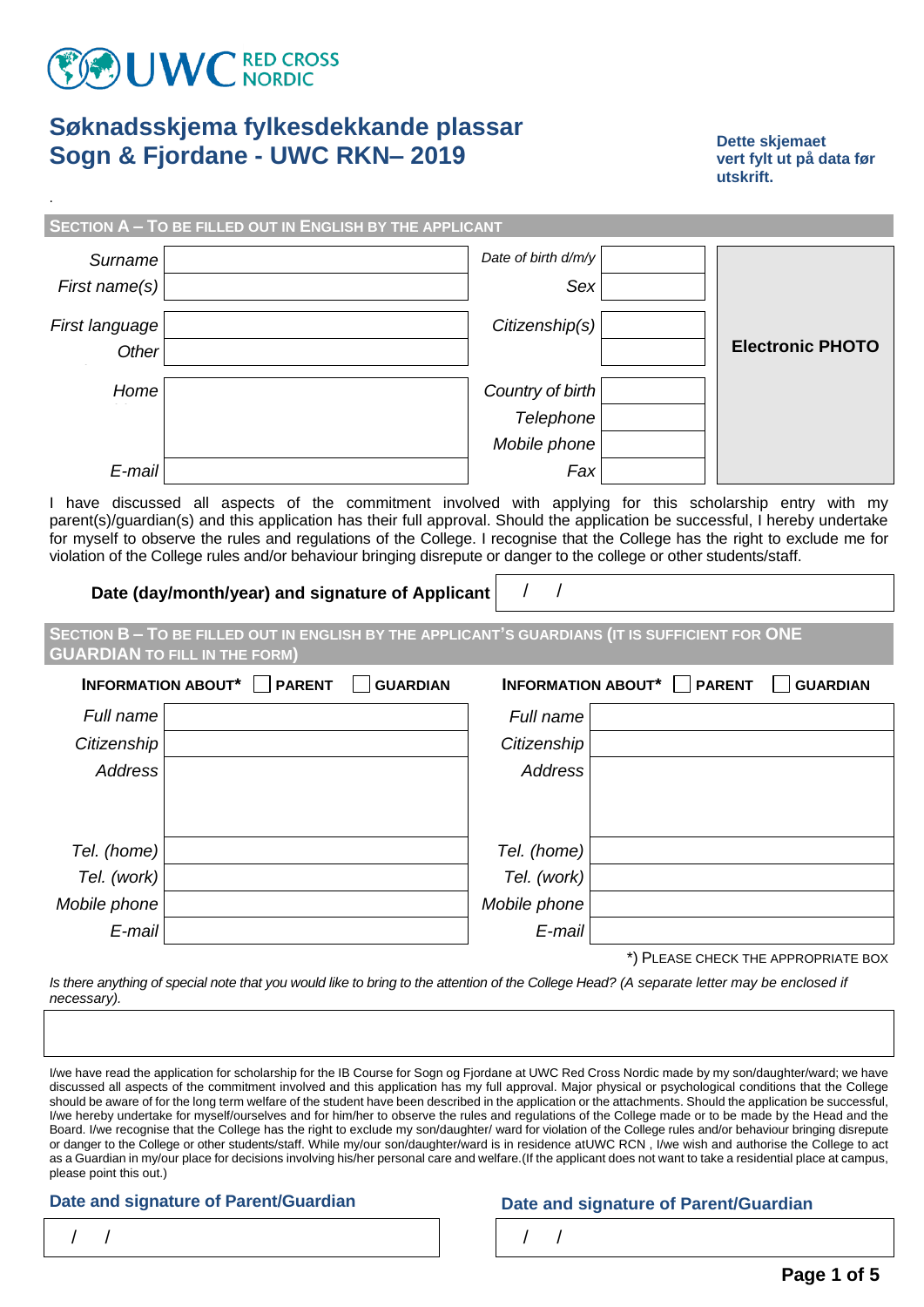

OM SPRÅKET I SØKNADEN: Opplysningar skal fyllast ut på engelsk av administrative grunnar. Attest frå lærar og helseattest *kan* skrivast på norsk om ønskeleg.

|         | SECTION C - TO BE FILLED OUT IN ENGLISH BY THE APPLICANT |           |  |
|---------|----------------------------------------------------------|-----------|--|
| School  |                                                          | Phone     |  |
| Address |                                                          | $E$ -mail |  |
|         |                                                          |           |  |
|         |                                                          |           |  |

*Most recent grades ('terminkarakterer i videregående' ranging from 1 to 6 [best]) as of: / (month/year)*

### *Life outside of school*

*Briefly describe 5 activities that you feel are reflective of who you are.*

| <b>Activity</b> | <b>Number of</b><br>hours/<br>week/month |
|-----------------|------------------------------------------|
|                 |                                          |
|                 |                                          |
|                 |                                          |
|                 |                                          |
|                 |                                          |

### **SECTION D – TO BE FILLED OUT IN ENGLISH BY THE APPLICANT**

*Write a text of no more than 750 words where you inform us of:*

- *Your background*
- *Your personality*
- *What engages you*
- *Why you would like to attend the IB Course for Sogn og Fjordane at UWC Red Cross Nordic?*

*Use a separate piece of paper (font size 12, line spacing 1,5).*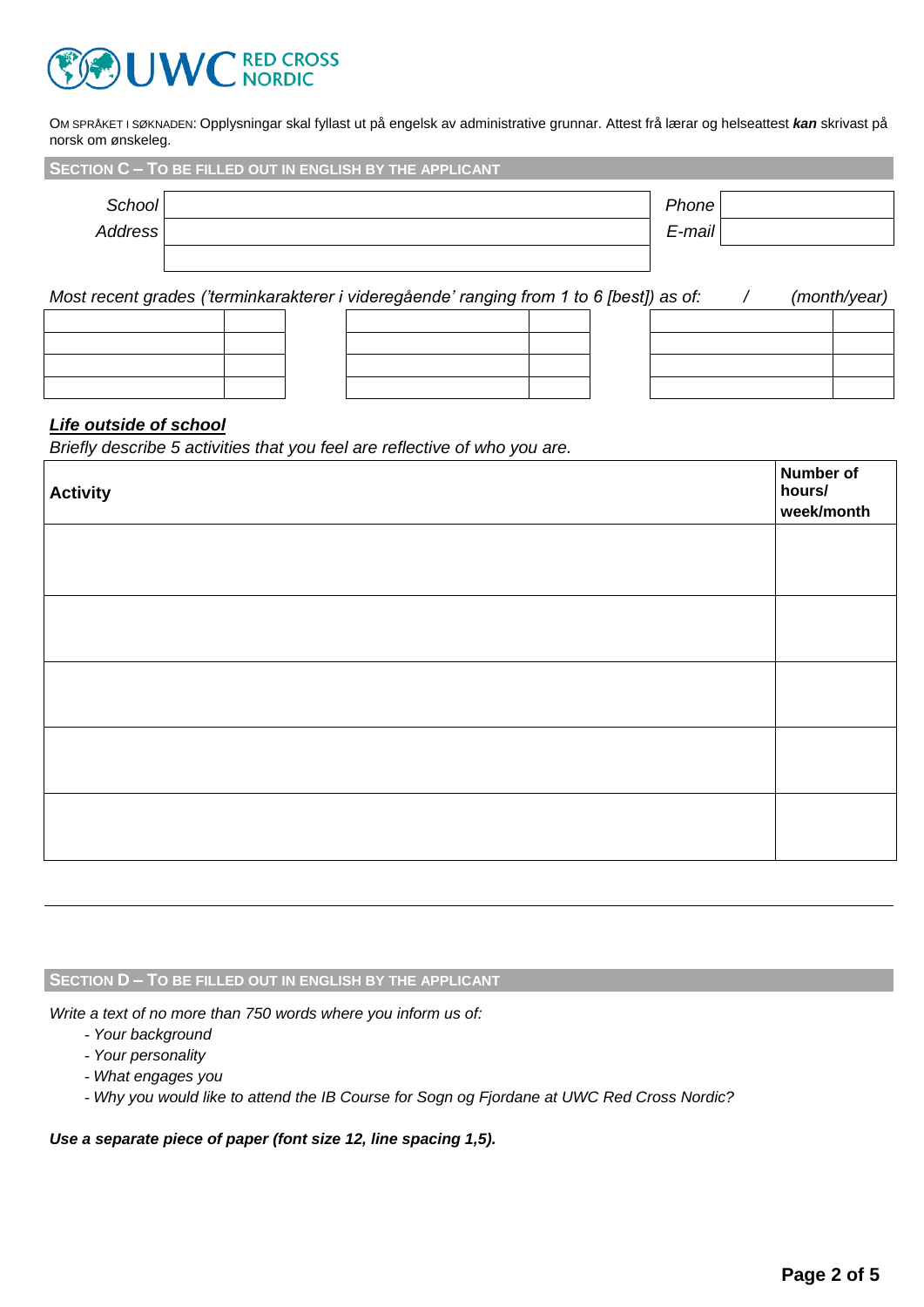

## *How did you first hear about UWC?*

| Family                | Academic advisor                 |  |
|-----------------------|----------------------------------|--|
| Internet              | Former students                  |  |
| School                | Media                            |  |
| Friends               | School visits by former students |  |
| <b>Education fair</b> | Other (specify):                 |  |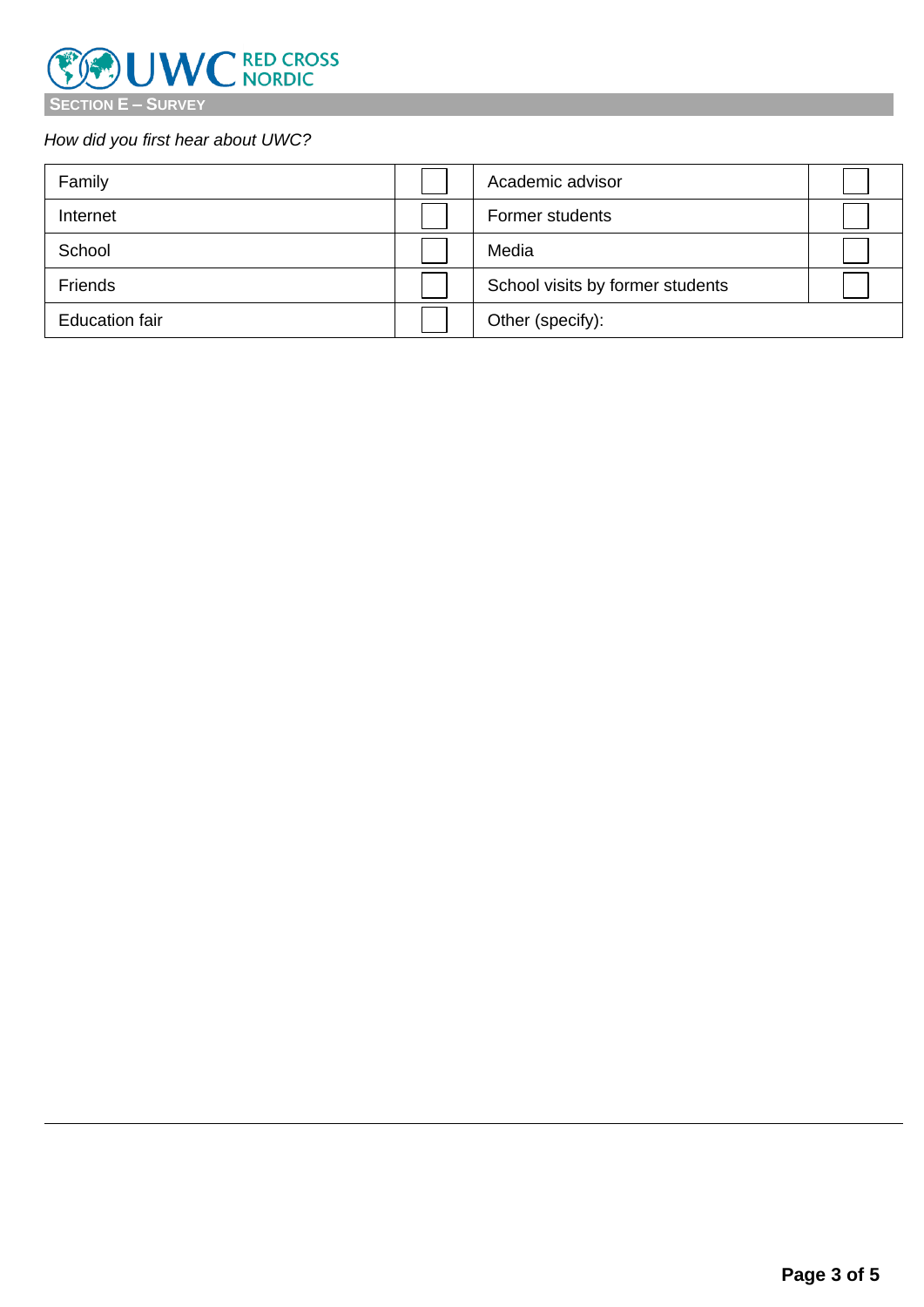

**SECTION F – TEACHERS REFFERENCE FORM (LÆRERUTTALELSE) COPY THIS PAGE FOR THE SECOND TEACHER**

TO A TEACHER AT THE APPLICANT'S CURRENT OR PREVIOUS SCHOOL

We would be grateful if you would write a brief assessment of the applicant's suitability for attending UWC Red Cross Nordic. Two teachers should make independent reports. The next page outlines some principles on what kind of candidate profile that would benefit from this course.

### SKJEMAET KAN FYLLAST UT PÅ NORSK ELLER ENGELSK ETTER ØNSKJE FRÅ LÆRAREN.

*How long and in what context have you known the applicant? Kor lenge og i kva samanheng har du kjent søkjaren?*

*Please describe the applicant's academic and personal qualities briefly Gje ein kort framstilling av søkjaren sine faglege og personlege eigenskaper*

*Teacher's name in print followed by signature: School:*

*Please use the form below to assess the applicant's characteristics. Bruk skjemaet under til å gje ein vurdering av søkaren sine eigenskaper.*

PLEASE CHECK ONE OF THE BOXES FOR EACH OF THE SIX DIMENSIONS SETT EITT KRYSS UNDER KVAR AV DEI SEKS DIMENSJONANE

| Always involved, often initiates discussio |  |
|--------------------------------------------|--|
|--------------------------------------------|--|

- 
- 
- 

### **Performance in group projects Maturity and balance Maturity** and balance

- 
- 
- 
- 

- 
- Often shows initiative and takes responsibility  $\Box$  High level of interest, motivation and ability
- 

### **Oral participation in class Critical and questioning attitude**

- $\Box$  Highly critical and questioning
- Usually participates **Relatively critical and questioning** Relatively critical and questioning
- Often participates **Notice 1** and the participates  $\Box$  Not particularly critical or questioning
- Seldom participates Generally uncritical Contract of Generally uncritical Generally uncritical

- Active, dominating at times Exceptionally mature and balanced
- Active, not dominating and the very mature and balanced very mature and balanced
- Relatively active Average level of maturity and balance Average level of maturity and balance
- Less active **Relatively** immature **Relatively** immature

### **Initiative Academic potential**

- Very often shows initiative and takes responsibility **Exceptional level of interest, motivation and ability** Very
	-
- Shows initiative at times Average level of interest, motivation and ability

**LÆRER-UTTALELSE**